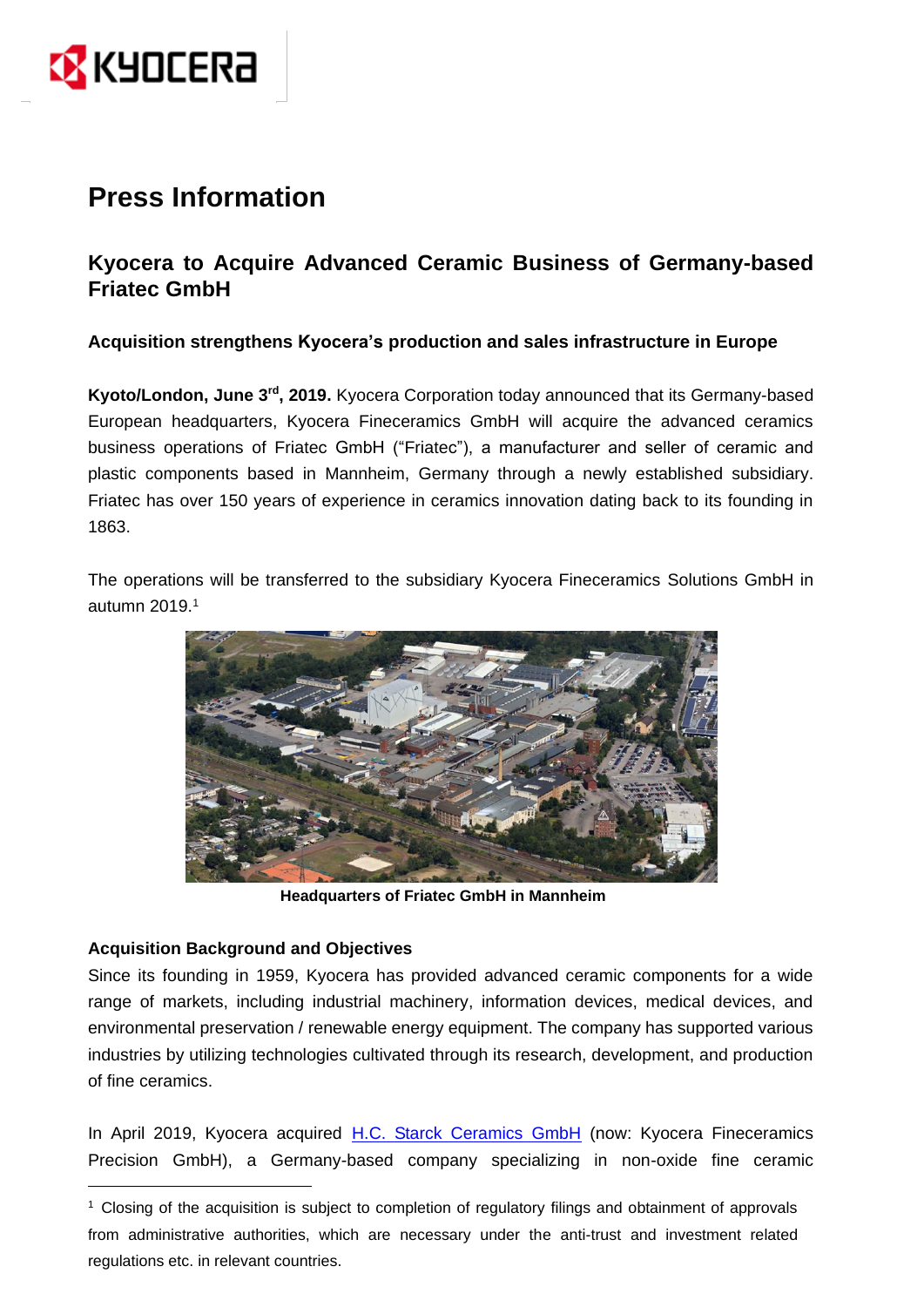

components. The acquisition gave Kyocera its first fine ceramic manufacturing facility in Europe, strategically positioning the company to meet rising demand for fine ceramic components used in industrial machinery.

By subsequently acquiring Friatec's ceramic business, including its main lineup of oxide and metallized ceramic components and a European manufacturing facility capable of producing these products, Kyocera will be able to offer customers comprehensive service through local production and sales. Kyocera also aims to further expand its fine ceramic business by strengthening its capabilities for developing and supplying prototypes with short delivery times.

#### **Overview of Friatec GmbH**

| Company name             | <b>Friatec GmbH</b>                  |
|--------------------------|--------------------------------------|
| Representatives          | Chairman: Fausto Bejarano            |
|                          | Managing Director: Dr. Amin Haghjoo  |
| Established              | 1863                                 |
| Location                 | Mannheim, Baden-Württemberg, Germany |
| Employees involved in    | 301 (as of March 31, 2019)           |
| business to be succeeded |                                      |







**Friatec's oxide ceramic components (left) and metallized ceramic components (right)**